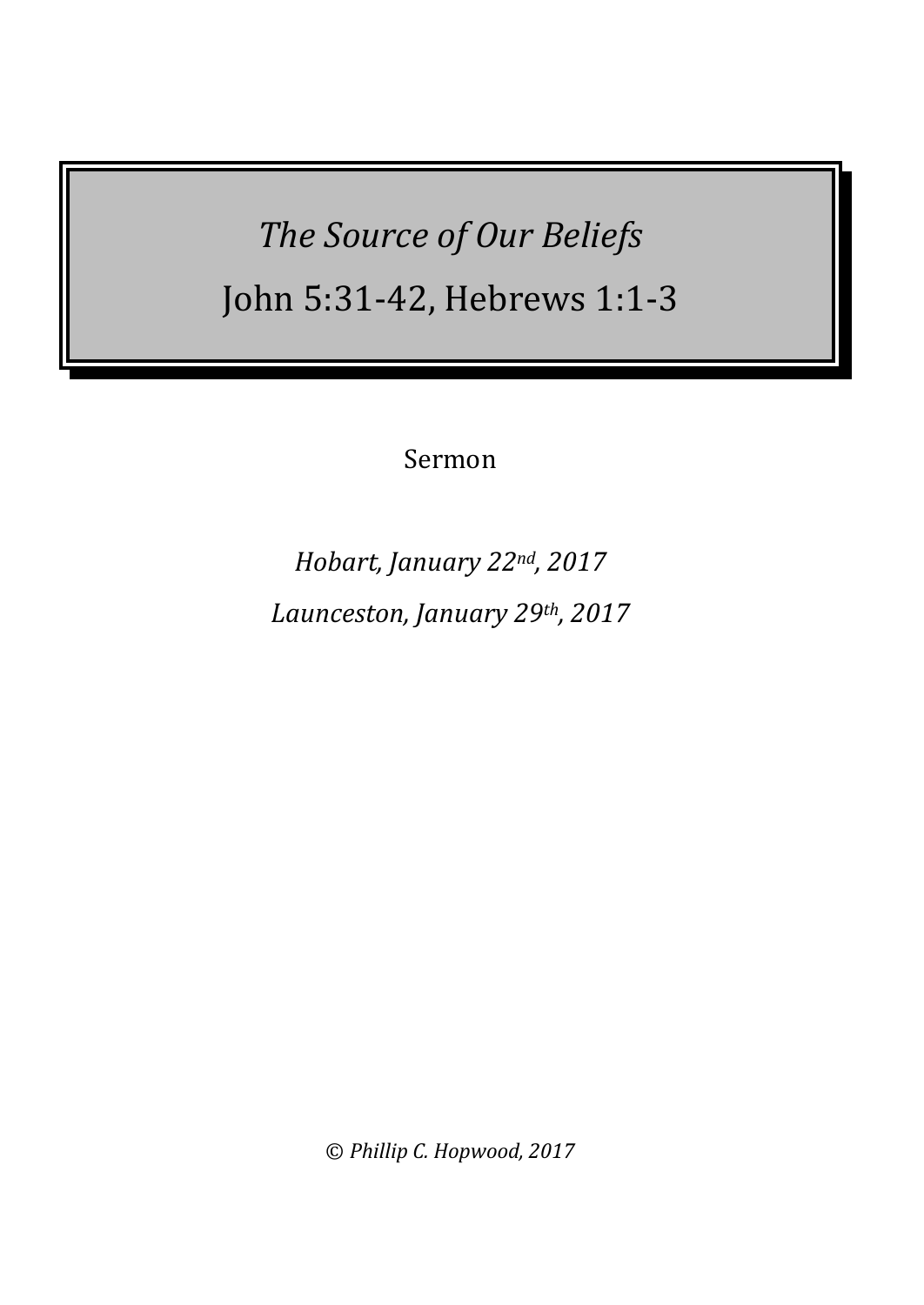## **Scripture Reading**

### **John 5:31-42**

1

<sup>31</sup> "If I were to testify on my own behalf, my testimony would not be valid. <sup>32</sup> But someone else is also testifying about me, and I assure you that everything he says about me is true.  $33 \text{ In fact, you}$ sent investigators to listen to John the Baptist, and his testimony about me was true. <sup>34</sup> Of course, I have no need of human witnesses, but I say these things so you might be saved. <sup>35</sup> John was like a burning and shining lamp, and you were excited for a while about his message.  $36$  But I have a greater witness than John—my teachings and my miracles. The Father gave me these works to accomplish, and they prove that he sent me. <sup>37</sup> And the Father who sent me has testified about me himself. You have never heard his voice or seen him face to face, <sup>38</sup> and you do not have his message in your hearts, because you do not believe me—the one he sent to you.

<sup>39</sup> "You search the Scriptures because you think they give you eternal life. But the Scriptures point to me! <sup>40</sup> Yet you refuse to come to me to receive this life.

41 "Your approval means nothing to me, 42 because I know you don't have God's love within you. <sup>1</sup>

<sup>1</sup>Tyndale House Publishers. (2004). *Holy Bible : New Living Translation.* "Text edition"--Spine. (2nd ed.) (Jn 5:31-40). Wheaton, Ill.: Tyndale House Publishers.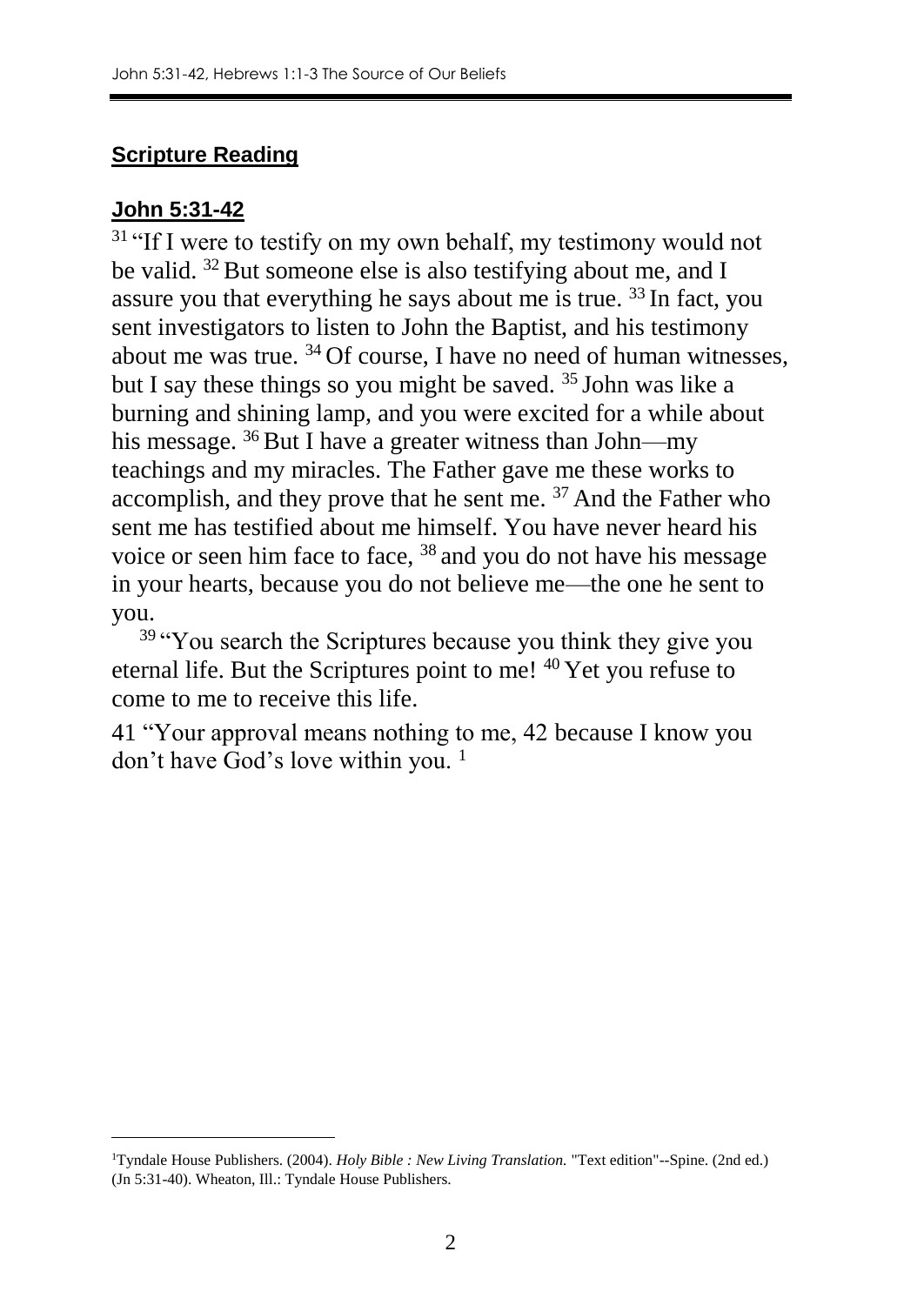## INTRODUCTION:

### I. HOW DO YOU DETERMINE WHAT YOU B E L I E V E ?

## **A. IN THE PAST**

- **1.People fairly much believed and did what they were told**
	- a) They trusted, or were pressured to believe and do what those in power instructed
- **2.This included religious beliefs and practices**
	- a) Everyone in the community conformed to the local customs and way of living
- **3.We experienced this in our own history, when most of us read very little outside of church literature**
	- a) We trusted the authority and teachings of church leaders and so most in our community believed and practised almost identical beliefs
- **B. TODAY**
	- **1.We live in the post-modern, information age, the age in which people believe what they like**
		- a) There are still underlying cultural influences, but nowhere near the conformity of the past
	- **2.This also applies to Christians, and to each of us here, and in other congregations of our denomination and others**
		- a) There are so many books, videos and websites with people proposing all sorts of views on every topic under the sun, including Christian topics
	- **3.So what determines what we believe today?**
	- **4.What is it that persuades us to accept or reject certain views and beliefs?**
		- a) To decide what is good, bad, right, wrong, critical or unimportant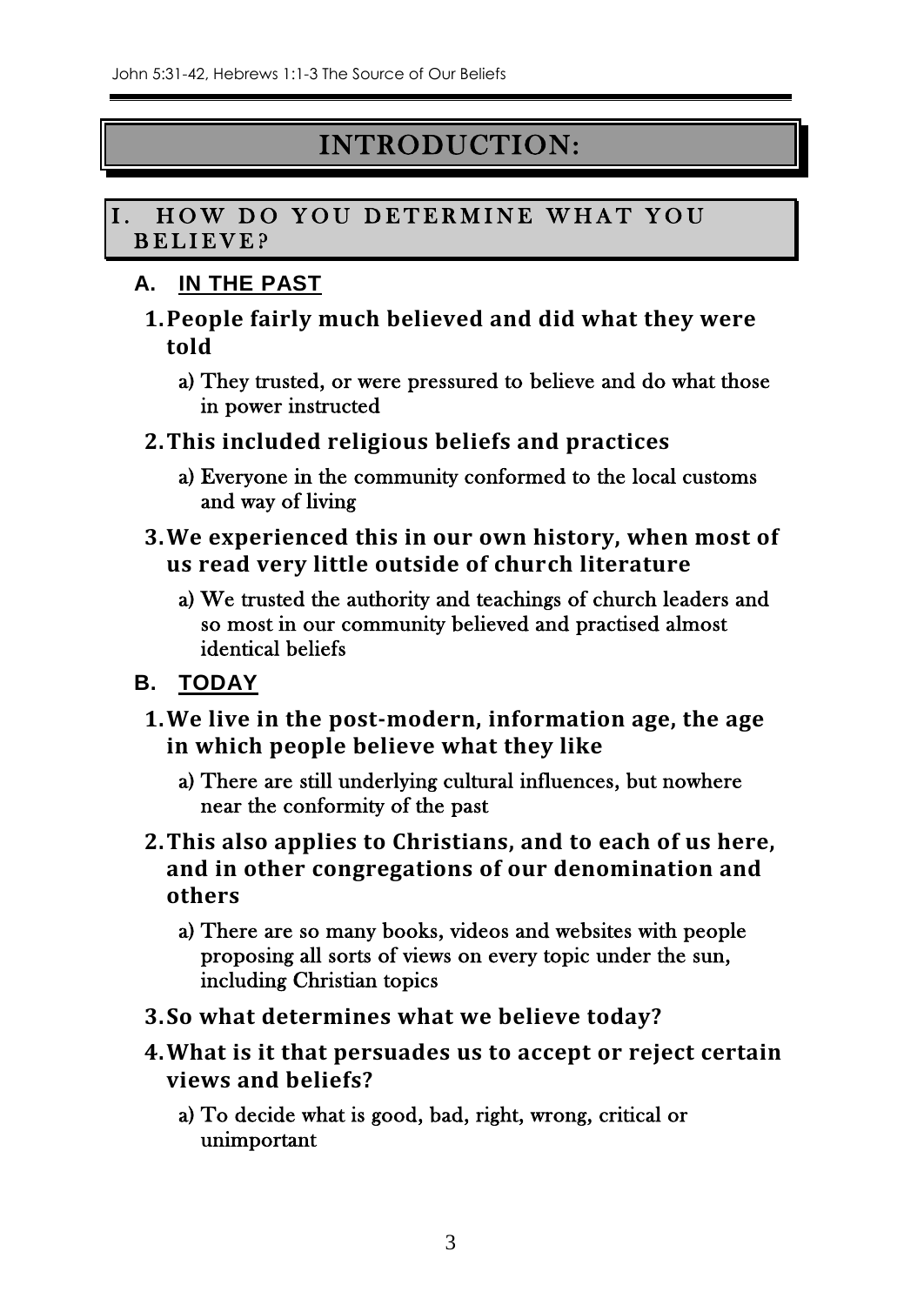## **C. SO TODAY WE ARE GOING TO DISCUSS SOME BASIC QUESTIONS ABOUT OUR BELIEFS,**

- **1.We are going to look at some of the challenges we all face with a plethora of competing Christian views in our modern information age**
- **2.and the way we view and use the Bible**
- **D. PRAYER**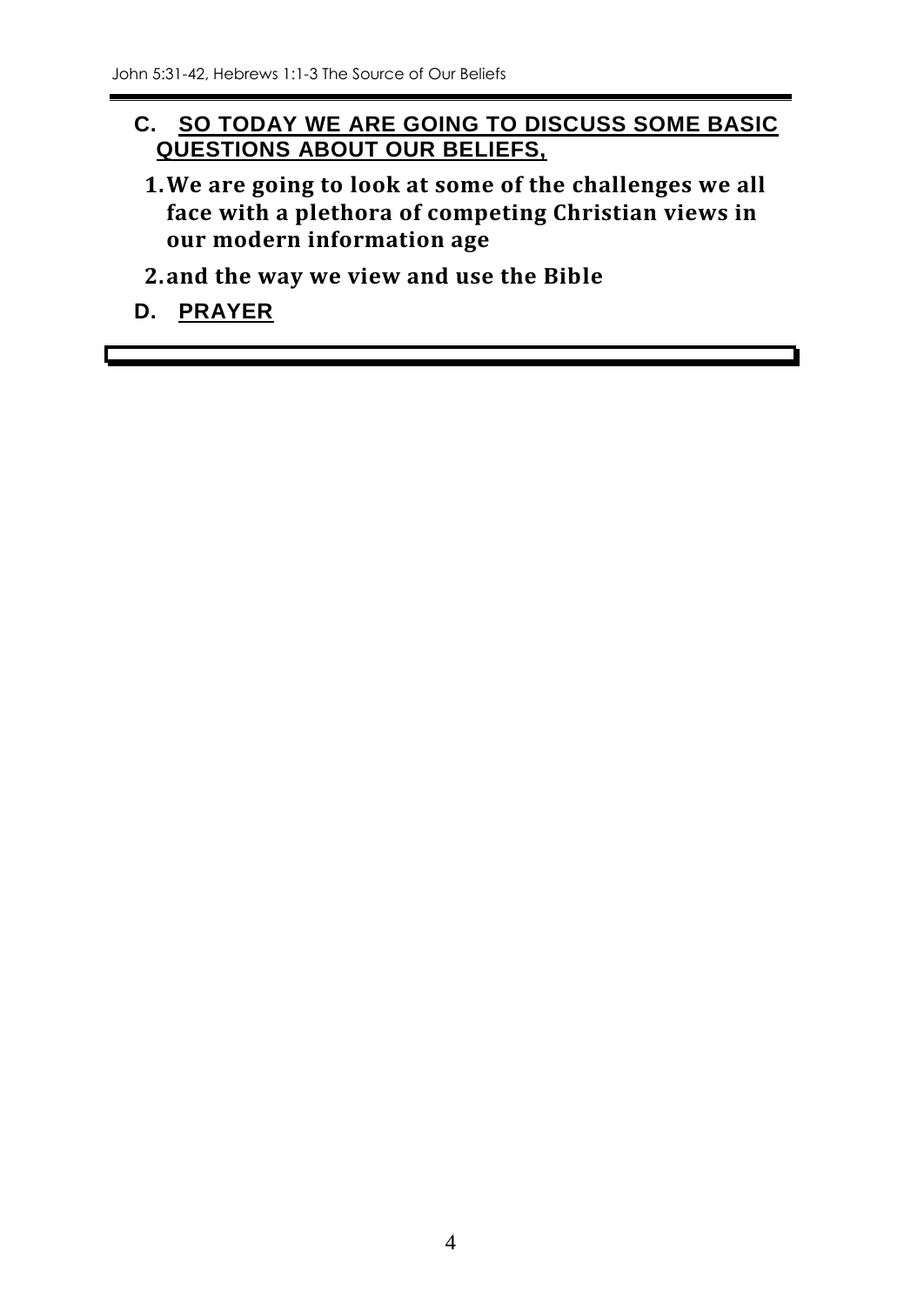## BODY:

## II. QUESTIONS:

- **A. PILATE FAMOUSLY ASKED, "WHAT IS TRUTH?"**
- **B. LET US START BE EXAMINING WHAT WE BELIEVE, AND THE AUTHORITY OR SOURCE OF THOSE BELIEFS**
	- **1.How do you decide what you believe, and determine what is true and what is false, what is important teaching and what isn't?**
	- **2.DISCUSS**

## III. THE ROLE OF SCRIPTURE

- **A. CLEARLY THE BIBLE PLAYS A VITAL PART IN OUR UNDERSTANDING OF WHAT IS TRUTH**
	- **1.In giving us verification and assurance of what to believe is right and good, and what isn't**
	- **2.As we may look at another time, many people go into battle using various scriptures to prove their points, and to attack and oppose other viewpoints**
	- **3.The problem is that others with opposing views are also using the Bible just as dogmatically and confidently to prove they are right**
	- **4.Some insist we must believe the Bible is inerrant,** 
		- a) others demand we all teach this is the only day of salvation, or a particular view on prophecy, or the Ten Commandments, speaking in tongues, or hell, or repentance, or creation etc. etc.
		- b) Young earth creationists say that those who don't believe that Genesis 1 is literally and scientifically make God out to be a liar, with the result that all scripture becomes unreliable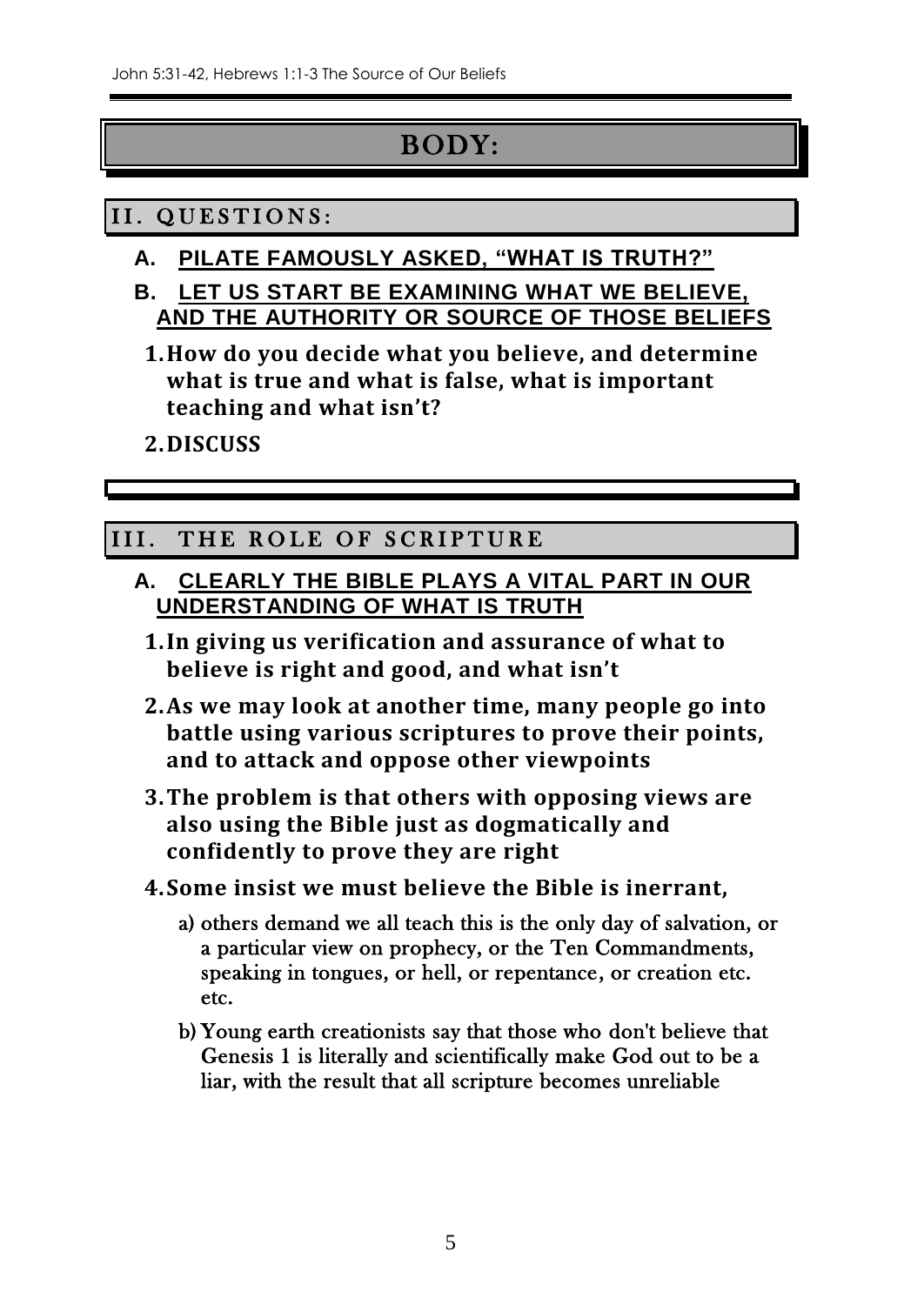- **5. Dogmatic and divisive arguments, accompanied too often by a condemning of those who don't agree, has been going on for centuries causing great divisions and harming the witness of the church**
	- a) It has become rife with the advent of the internet, particularly in North America
- **B. IT IS VERY EASY TO GET CAUGHT UP IN IT ALL, AND LOSE SIGHT OF THE CORE ISSUES OF CHRISTIANITY THAT THE SCRIPTURES ARE FUNDAMENTALLY ALL ABOUT**
	- **1.Many times people wave the Bible around, claiming to be defending it**
		- a) but all too often, rather than starting with God and the overall message of the Scripture, much of what they say is based on their own preconceived views
		- b) Any scriptures that are used are too often narrowly selected to suit their point without seeing them in context
	- **2.Often those who speak the loudest are independent teachers, who lead their own group, and are not accountable to a larger group or denomination**
		- a) They aren't functioning in the body of Christ as an accountable team member

## **C. THERE IS ALSO A TENDENCY TO CLAIM THAT THEY ARE DEFENDING "GOSPEL" TEACHINGS AND VALUES**

- **1.But very often what is being defended is a view of Christianity and the Bible that arose in America in the 1800's and more so in the early 1900's, in an understandable reaction to changes in culture and society that challenged Christianity**
	- a) There was a great concern that modern science and the increasingly liberal views of society were a threat to Christianity
	- b) There was an accompanying desire for certainty in a climate of uncertainty, liberalism and changing values and a multitude of opinions
	- c) So many Christians reacted to this by becoming resistant to outside influences and striving to prove and preserve what they believed to be the "true faith"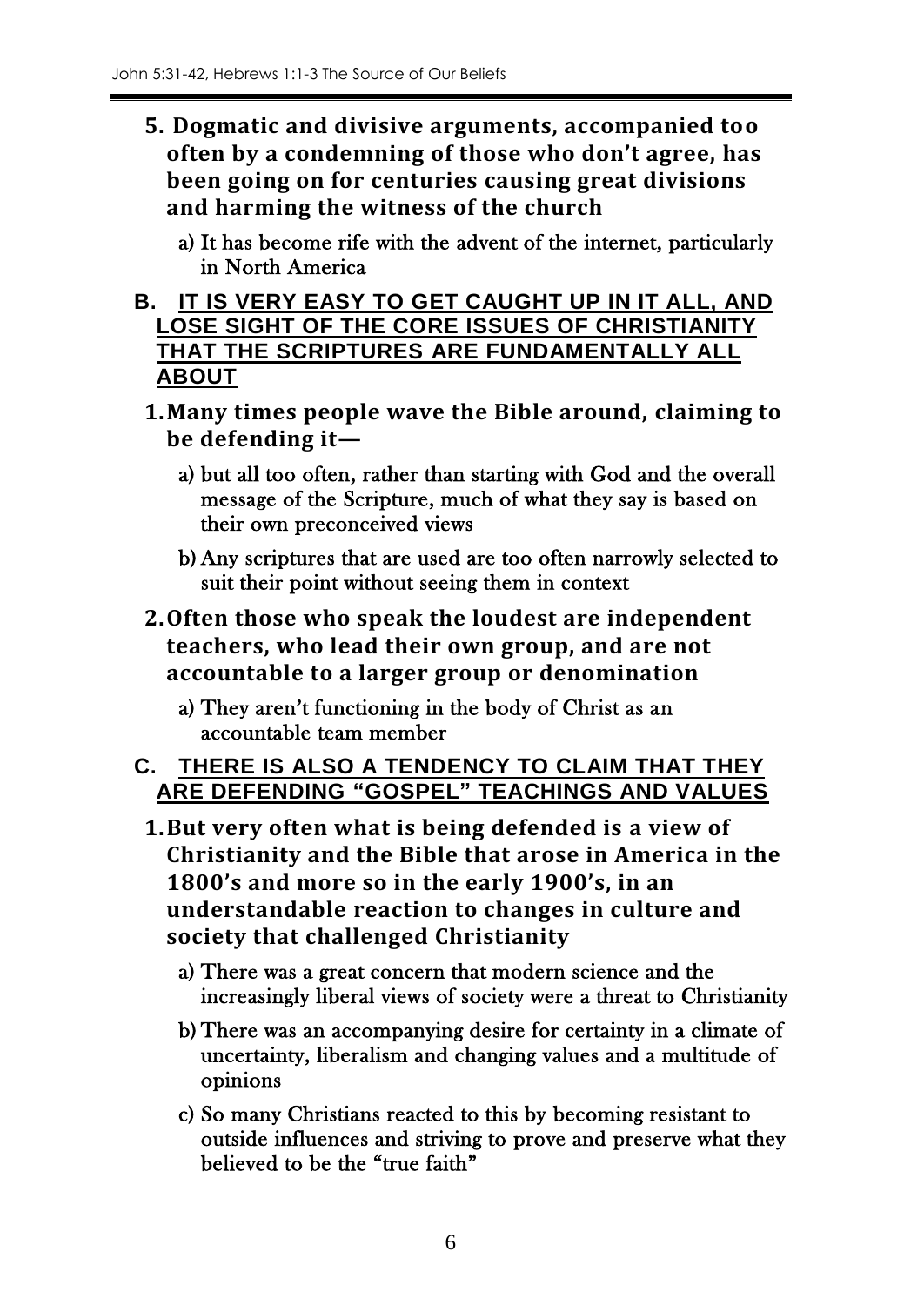- **2.But in this well-meaning process not only are new theological insights resisted, but sight tends to be lost of the teachings of Christianity down through the centuries**
	- a) Focus tends to be on having the "right teachings" which includes strict views on how to view and interpret the Bible

### **D. SEPARATIONISM**

- **1.This desire to be right and resist error led to a "you and me against the world mentality"**
	- a) People were concerned that their view of the true gospel was being threatened by other Christians and the world around them
	- b) In their anxiety to be safe and secure in their beliefs many have become insular and antagonistic those with differing views
- **2.We see this very much today in North America**
	- a) There are many of the "religious right" in America that spend a lot of their time writing books or articles on the Internet or making videos
	- b) Many of them spend a lot of time attacking and denigrating others they disagree with and urging people to keep away from them
- **3.This is sometimes termed "separationist"**
	- a) Believing that true believers should have nothing to do with those who don't hold to their version of the truth
- **4.Ironically and tragically, in passionately seeking to defend Christian values and teachings against the pressures of the world, it is all too easy to use the world's methods**
	- a) The result tends to be like lawyers in court, lining up all the points they can from various laws and legal judgments of the past to prove their case and disprove the opposing case
	- b) So much of what is communicated takes the same tone and use similar methods to those writing about politics, or conspiracy theories, or other emotive secular issues

## **E.DISCUSS**

**1.Have you come across this?**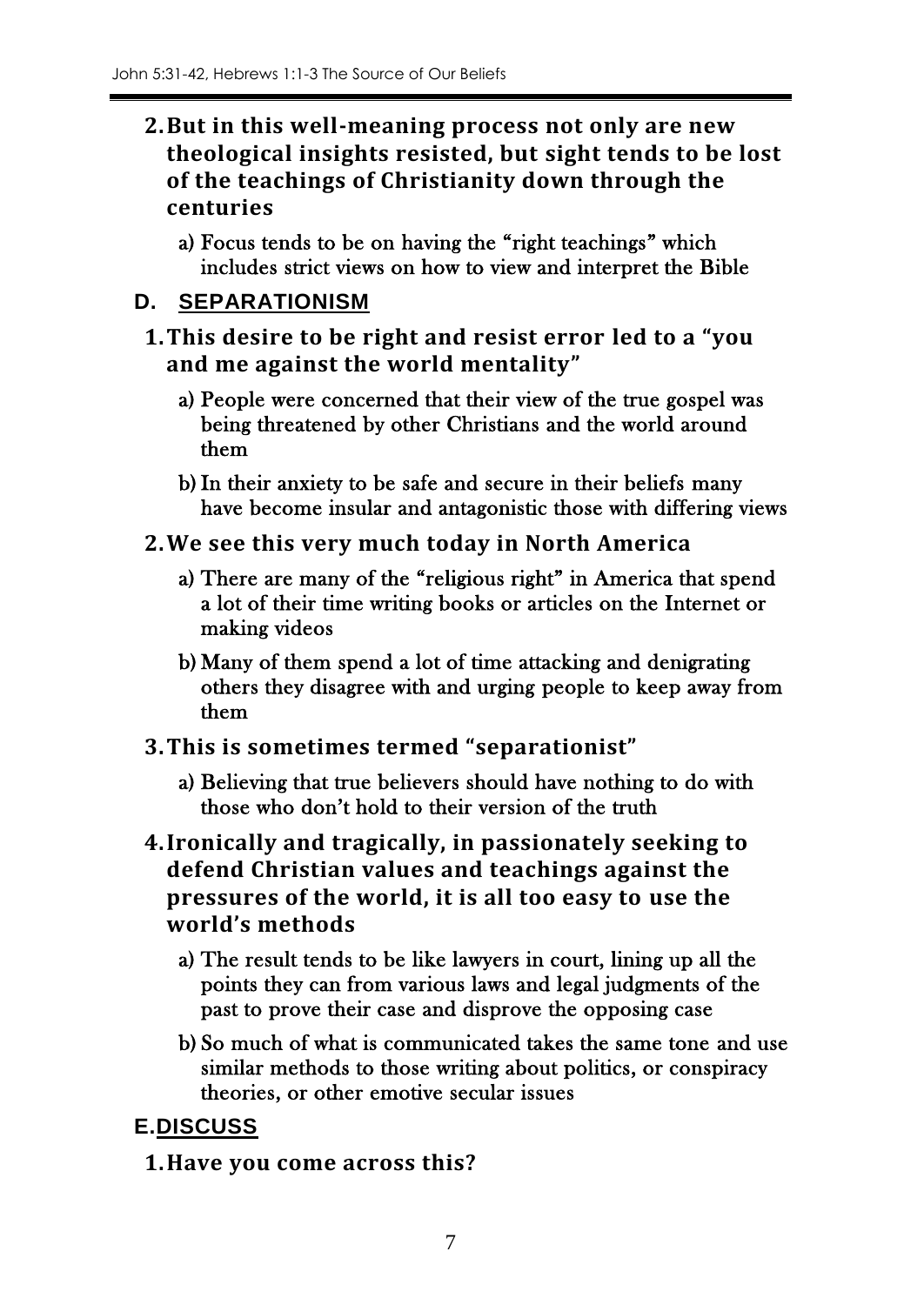- **2.What do you think of this attitude and approach?**
- **3.Is there a place for condemning and opposing other Christians?**
- **4.Who did Jesus oppose, and why?**
- **5.What is the underlying problem with such acrimonious and judgmental approaches?**

```
F."RIGHT THEOLOGY"
```
- **1. How important is "right theology"?**
- **2. Are we saved or lost based on "right" or "wrong" theology, as the dogmatic arguments of many would seem to imply?**
- **3.What is missing that leads to all this dogmatism, exclusivism, legalism and division?**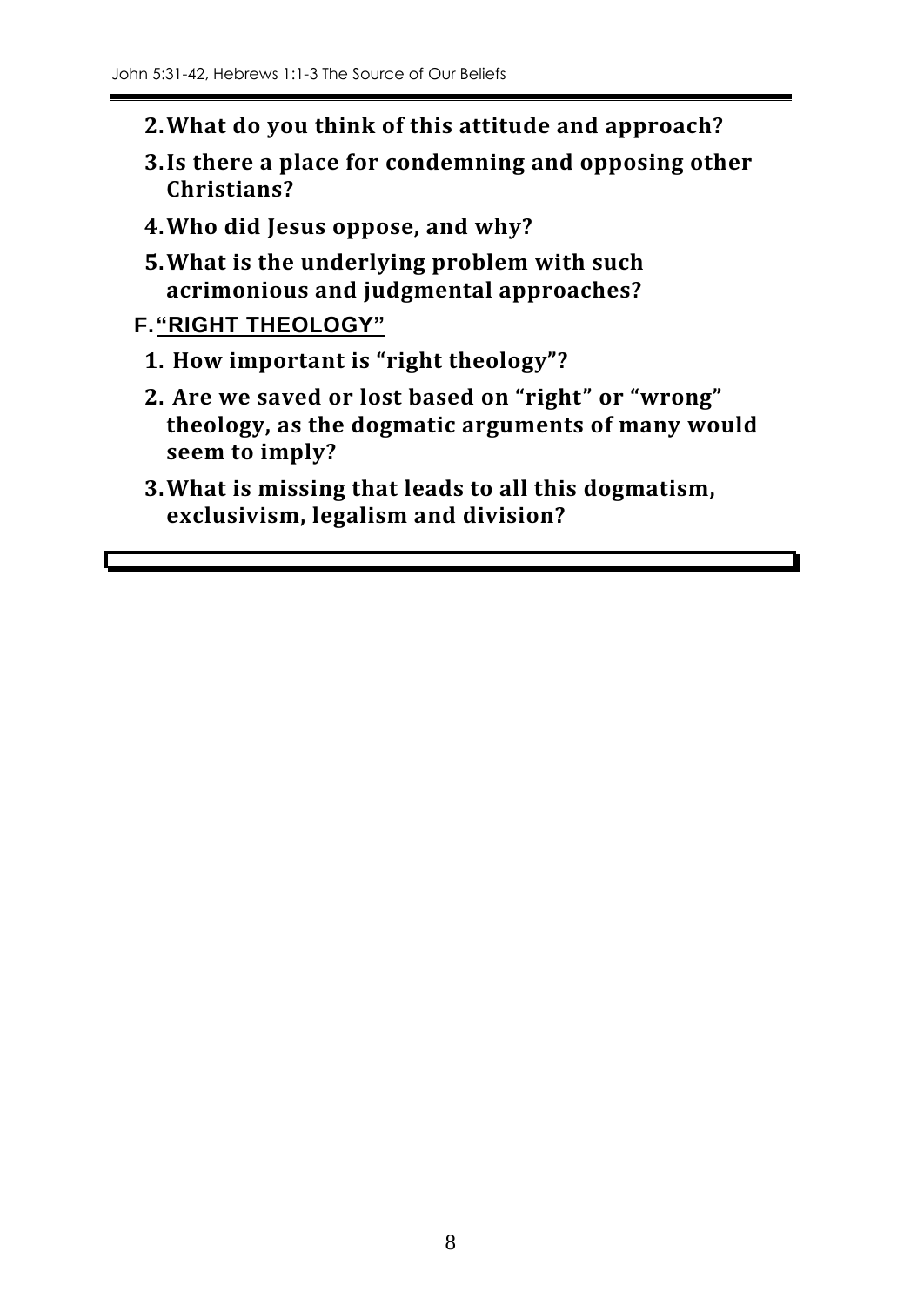## IV. QUESTIONNAIRE:

- **A. ONE OF THE KEY ISSUES UNDERLYING SUCH DEBATES IS THE WAY THE BIBLE IS VIEWED AND USED**
- **B. QUESTIONNAIRE: WHAT IS THE ROLE AND PURPOSE OF THE BIBLE?**
	- **1.Is the Bible the sole source of truth and moral values for life?**
	- **2.Is the Bible the source of our salvation?**
	- **3.How do we know what it's role and purpose is?**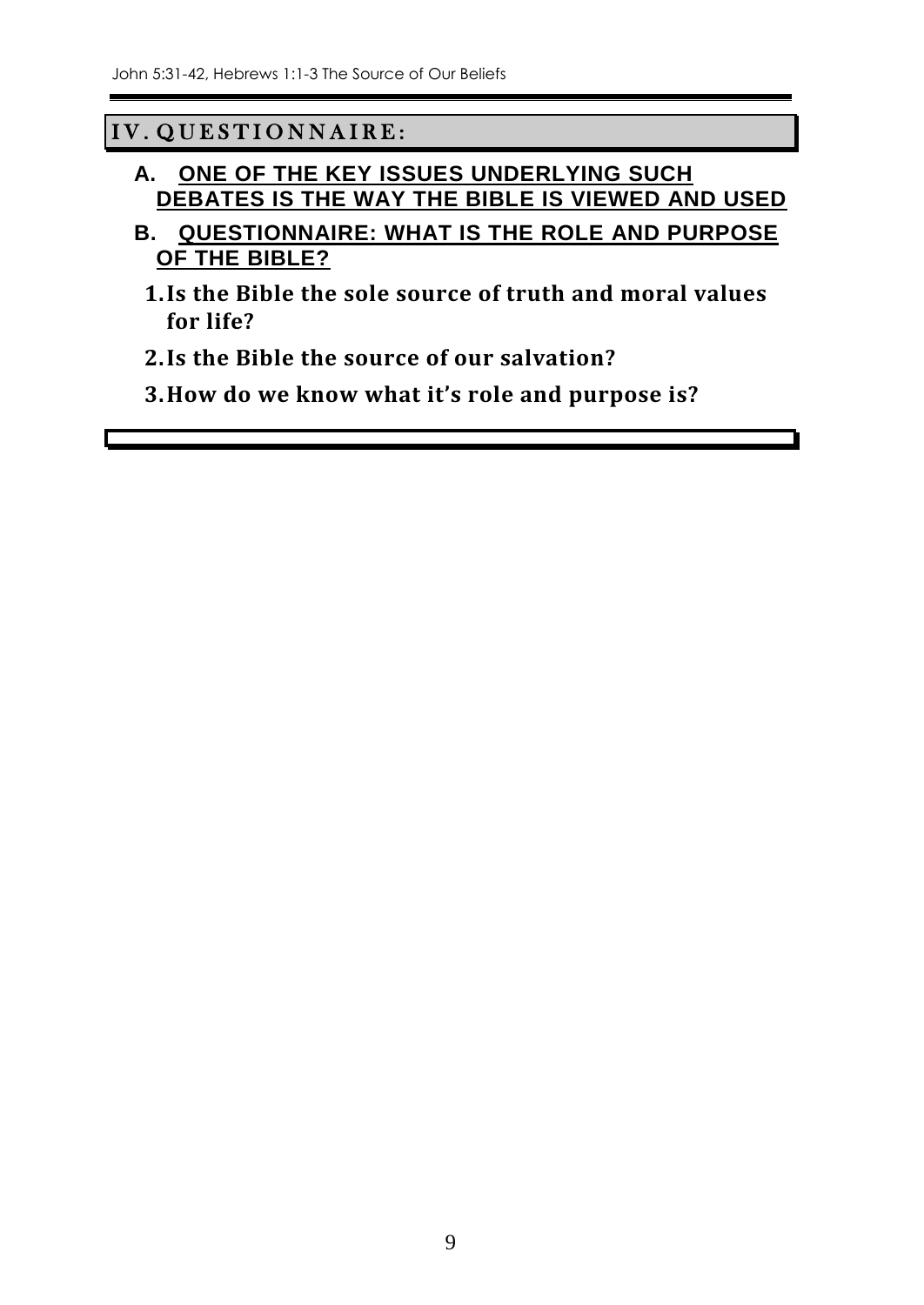## V. WHAT THE BIBLE SAYS ABOUT THE BIBLE

#### **1.British theologian John Goldingay writes;**

The *fact* that the Bible is inspired provides our thinking with a starting point. The *nature* of the Bible's inspiration we must learn from scripture itself.<sup>2</sup>

## **2. Let's look briefly at what the Scriptures teach as about their role**

### **3.First, let's talk about Jesus' use of the Scriptures**

#### **John 5:31-42**

 $31$  "If I were to testify on my own behalf, my testimony would not be valid.  $32$  But someone else is also testifying about me, and I assure you that everything he says about me is true. 33 In fact, you sent investigators to listen to John the Baptist, and his testimony about me was true. <sup>34</sup> Of course, I have no need of human witnesses, but I say these things so you might be saved.  $35$  John was like a burning and shining lamp, and you were excited for a while about his message. <sup>36</sup> But I have a greater witness than John—my teachings and my miracles. The Father gave me these works to accomplish, and they prove that he sent me. <sup>37</sup> And the Father who sent me has testified about me himself.

## **4.What is Jesus saying about the validity of his teachings?**

- a) The Father bears witness to who Jesus is
- b) The Godly fruits of Jesus' ministry also bear witness
	- (1) They conform precisely with the overall nature of God and fulfil his plan for all creation
- **5.We see the fruits of the Holy Spirit that Paul discusses in Galatians throughout his life, ministry and teachings**
	- a) "love, joy, peace, patience, kindness, goodness, faithfulness, <sup>23</sup> gentleness, and self-control"<sup>3</sup>
	- b) Rather than, "hostility, quarreling, jealousy, outbursts of anger, selfish ambition, dissension, division" <sup>4</sup>

 $\overline{a}$ 

<sup>2</sup> John Goldingay, *Models for Scripture*, Eerdmans, 1994, p. 274

<sup>3</sup> *New Living Translation* (Ga 5:22–23).

<sup>4</sup> *New Living Translation* (Ga 5:20).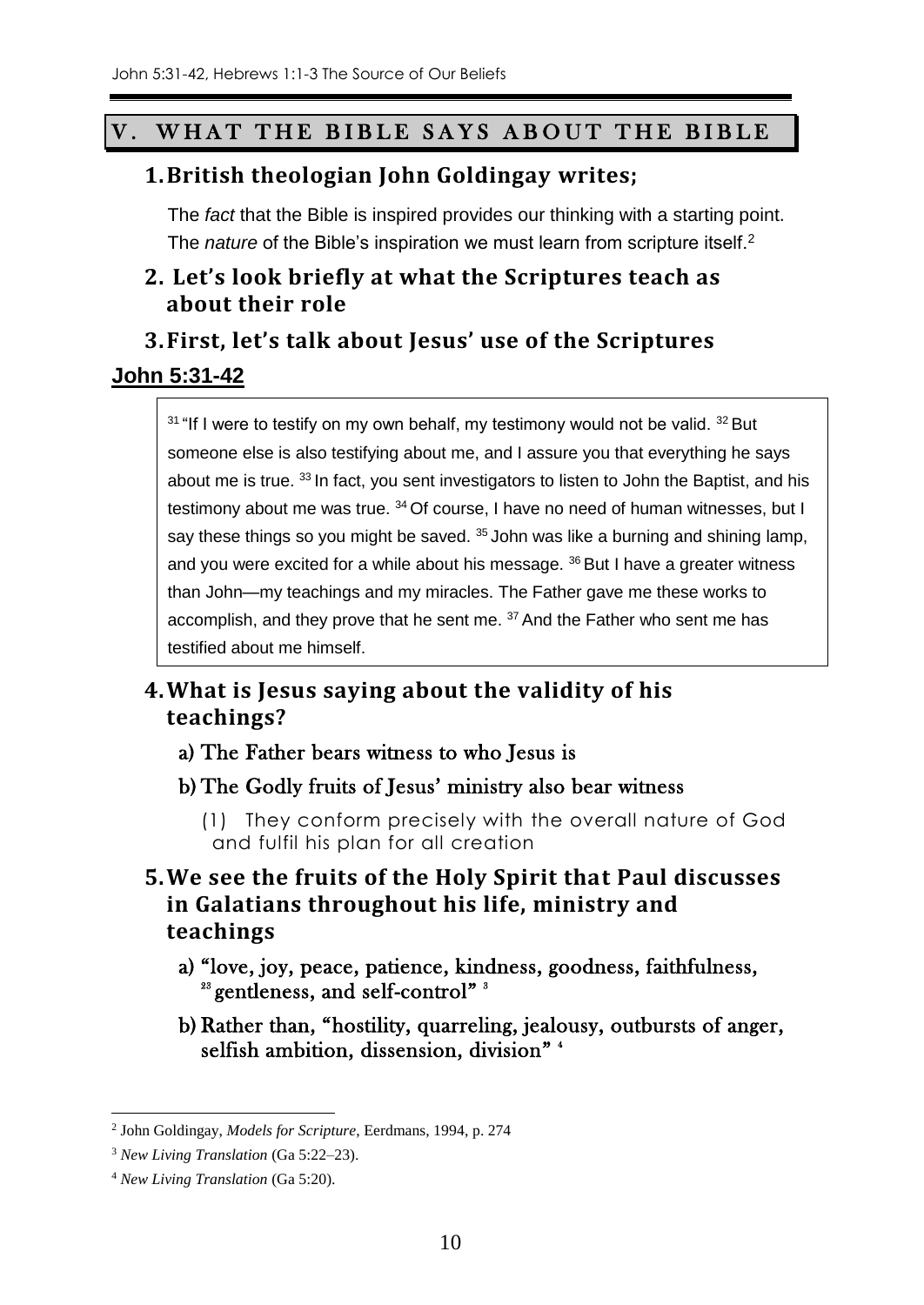#### c) He came to heal, unite, reconcile, extend grace and forgiveness

<sup>37</sup> And the Father who sent me has testified about me himself. You have never heard his voice or seen him face to face, <sup>38</sup> and you do not have his message in your hearts, because you do not believe me—the one he sent to you.

## **6.Who is he condemning?**

#### **7.What is their problem?**

- a) They don't know who God is Jesus is the only one who does fully and truly
- b) They don't know his voice, his way, his nature, his will, his purposes, his ways
- c) They loudly proclaim their own version of the true faith, and are quick to condemn and separate themselves from those who didn't conform
- d)Interestingly, the most likely meaning of the name "Pharisees" is "separatist".
- e) As we saw in the parables, these separatists condemned Jesus for associating with tax-collectors and other "sinners"

39 "You search the Scriptures because you think they give you eternal life. But the Scriptures point to me! <sup>40</sup> Yet you refuse to come to me to receive this life.

### **8.What is Jesus telling us about the role of the Scriptures?**

### **9.What is he saying about searching the Scriptures for the source of eternal life?**

#### a) Not the Scriptures that are the source

(1) Their role is to point us to the source

 $41$  "Your approval means nothing to me,  $42$  because I know you don't have God's love within you.

## **10. What is he saying in conclusion about the religious leaders of his day?**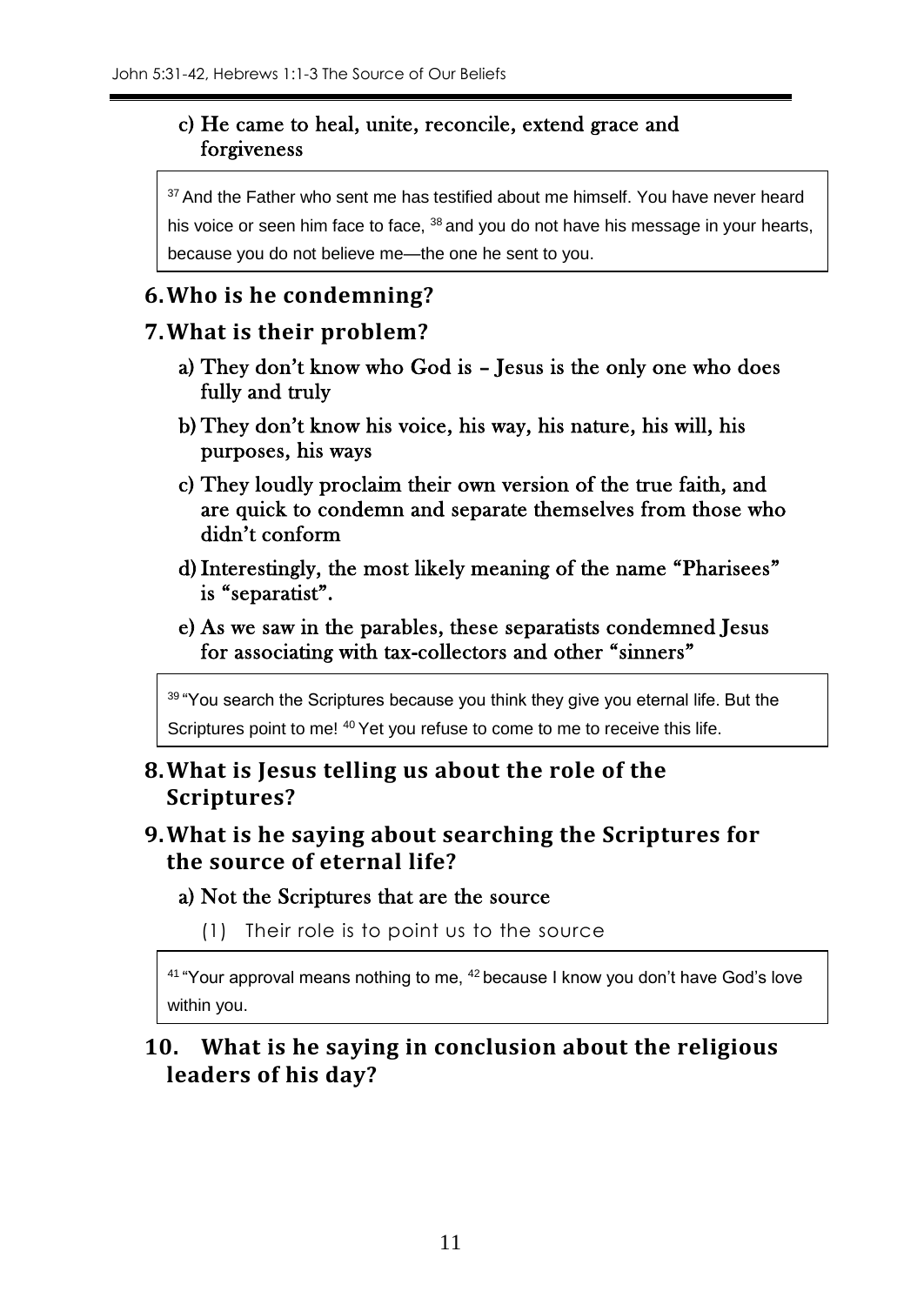## **B. LET'S CONCLUDE BY LOOKING AT TWO MORE SCRIPTURAL STATEMENTS ABOUT THEIR ROLE AND PURPOSE**

#### **1.Hebrews 1:1-3**

1 Long ago God spoke many times and in many ways to our ancestors through the prophets. 2 And now in these final days, he has spoken to us through his Son. God promised everything to the Son as an inheritance, and through the Son he created the universe. <sup>3</sup> The Son radiates God's own glory and expresses the very character of God

## **2.II Timothy 3:15-17**

<sup>15</sup> You have been taught the holy Scriptures from childhood, and they have given you the wisdom to receive the salvation that comes by trusting in Christ Jesus.

## **3.As Gary Deddo wrote in his series of articles, "Scripture, God's Gift".**

we interpret the whole of the written Word in terms of its center, the Living Word of God. In that way the whole of Scripture is properly interpreted, the gift of God is properly received.

Jesus is the interpretive key to all of Scripture, for in him we see and hear the heartbeat of God. We watch and hear the motions of his heart and mind, even his Spirit, the Holy Spirit. The light we find shining forth from the face of Jesus sheds light on all of Scripture, for in him the God of the whole Bible has personally revealed himself.

So we ought to read and interpret Scripture in a way that through it all, in one way or another, we come to see how it points towards and finds its fulfillment in Jesus Christ.

Think of this as a process much like reading a murder mystery novel for the second time. The first time through, at the end, you finally come to discover "who done it." The second time through is a much different experience. You can see in a new light how all the clues early on in the mystery pointed to "who done it." You appreciate the clues (and recognize the false leads) even more the second time through. But the clues are not the solution. Their value is how they indicate or are signs pointing to the resolution of the mystery.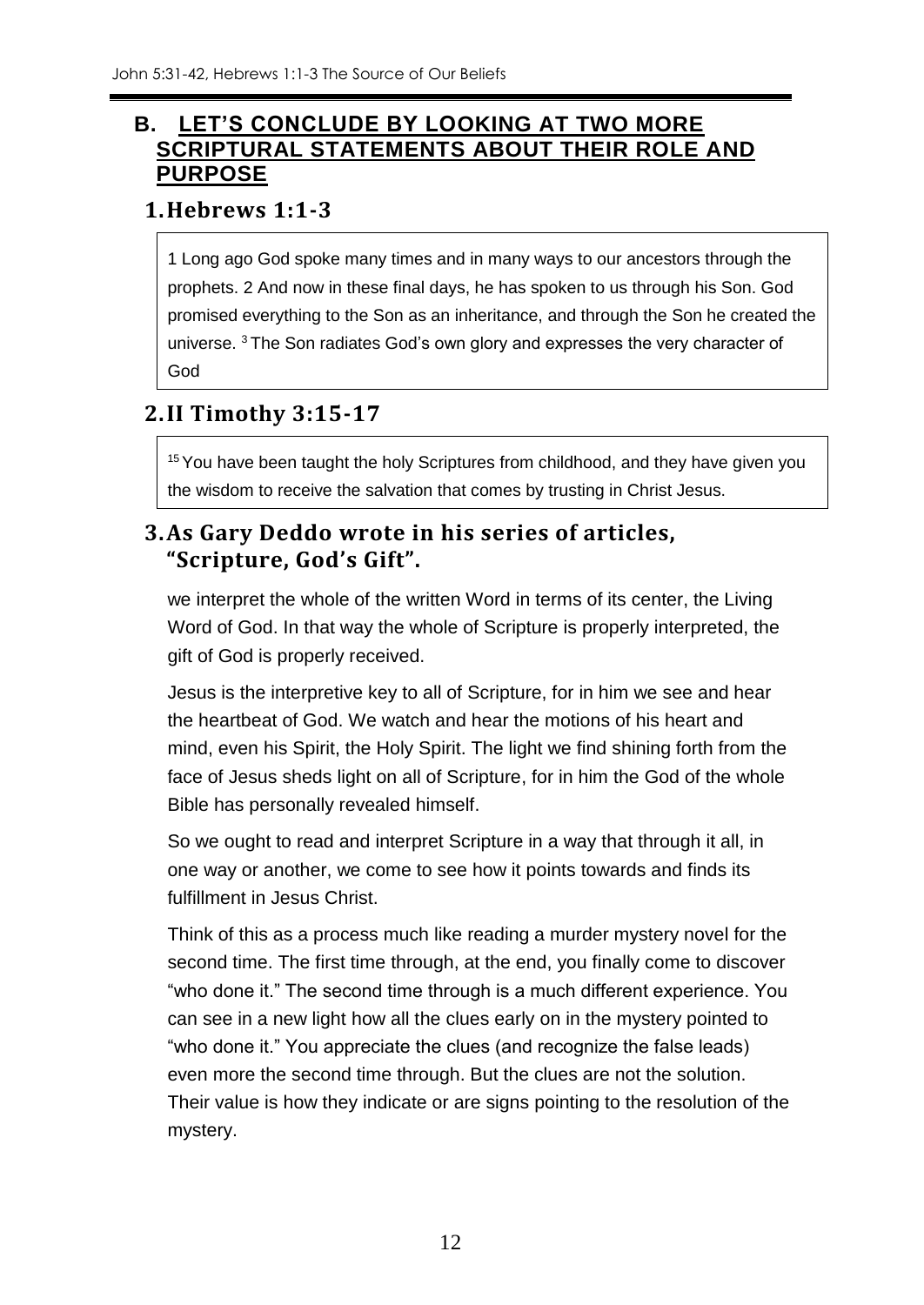This means that central to our study and understanding of the whole Bible should be the person and acts of Jesus. <sup>5</sup>

#### **4.As Christian Smith adds;**

"The Bible is not about offering things like a biblical view of dating, but rather about how God the Father offered his Son, Jesus Christ, to death to redeem a rebellious world from the slavery and damnation of sin.

The Bible is not about conveying divine principles for starting and managing a Christian business—but is instead about Christ on the cross triumphing over all principalities and powers and so radically transforming everything we consider to be our business...

Scripture then ceases to about teaching about biblical manhood and womanhood or biblical motherhood and fatherhood—and becomes instead the story of how a covenant-making and promise-keeping God took on full human personhood in Jesus Christ in order to reconcile this alienated and wrecked world to the eternally gracious Father.

...That is not to say that evangelical Christians will never have theologically informed moral and practical views of dating and romance, business dealings, emotions, gender identities and relations, and parenting. They may and will.

But the significance and content of all such views will be defined completely in terms of thinking about them in the view of larger facts of Jesus Christ and the gospel—not primarily by gathering and arranging pieces of scriptural text that seem to be relevant to such topics in order to pinpoint the 'biblical view' on them.

Perhaps by making the Bible provide us specific, definite answers to such matters we are forcing the Bible to be something quite other than what it intends to be: a witness to Jesus Christ and the gospel of salvation from sin." <sup>6</sup> (p. 112)

### **5.Whatever view or model we have of the Scriptures must hold this purpose clearly at its centre**

1

<sup>5</sup> Gary Deddo, Scripture: God's Gift, Part 3, http://update.gci.org/2013/05/scripture-gods-gift-part-3/

<sup>6</sup> Christian Smith, The Bible Made Impossible: Why Biblicism Is Not a Truly Evangelical Reading of Scripture, Brzos Press, 2011, p. 110-112.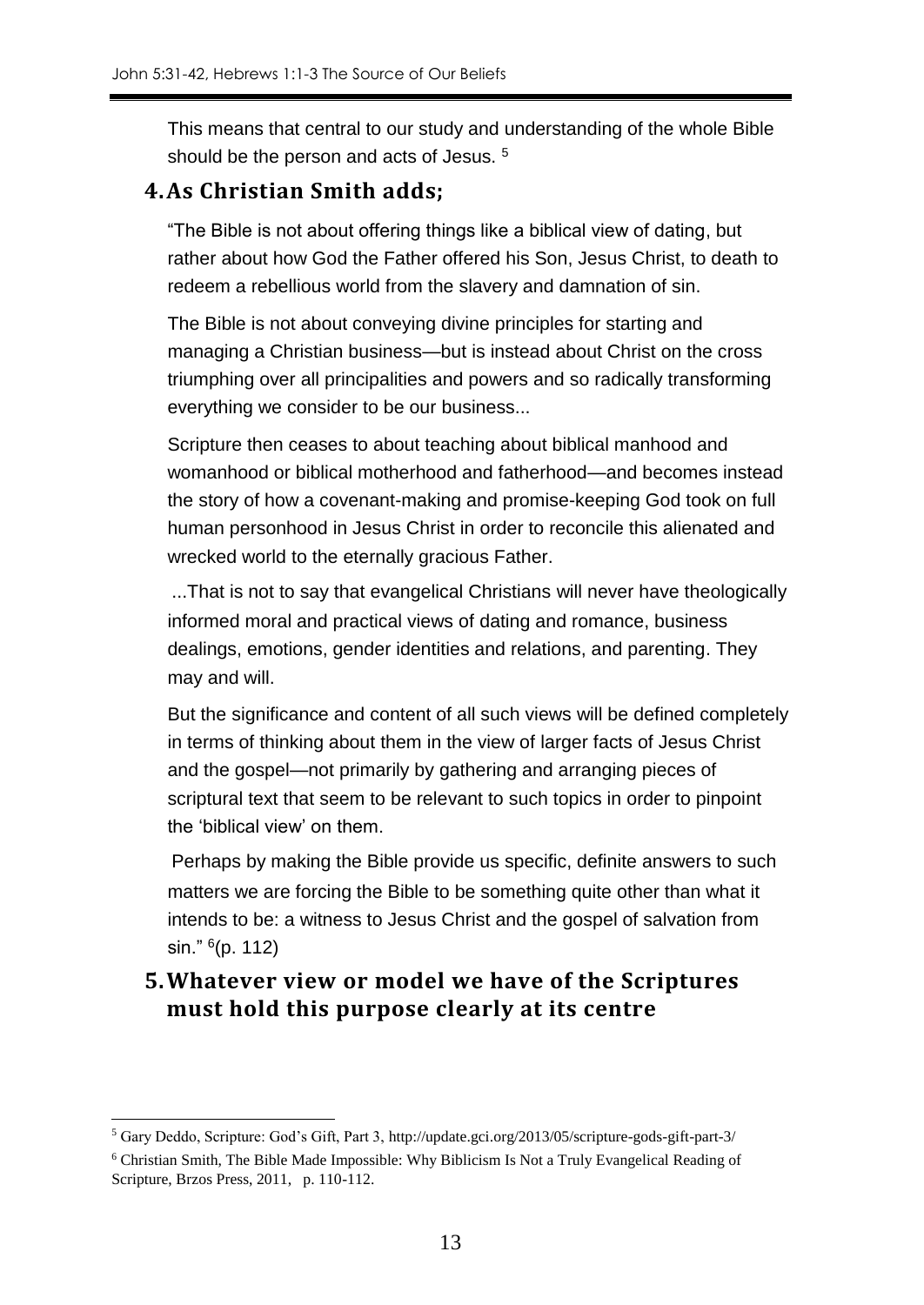- a) It must encapsulate Scriptures role as leading us to a knowledge of God, and "the wisdom to receive the salvation that comes by trusting in Christ Jesus."
- b) The Scriptures are inspired to guide and equip us to grow in Jesus through the Spirit to be the people God created us to be, in his image

# CONCLUSION:

## **C. SO WHAT IS THE SOURCE OF OUR BELIEFS?**

- **1.God himself**
	- a) And he has revealed himself, his being, his ways, his love and his purpose for us and all of creation through sending his son into the world
- **2.Jesus, God incarnate, born of Mary, became one of us, and came to forgive us, to rescue and restore us, to bring us to be at one with God**
- **3.Jesus called us to be one with the Father in him, through the ongoing work of the Holy Spirit in our daily lives**
- **4.He didn't call us to focus on the Bible like a book of rules and laws,** 
	- a) Or to use it like lawyers to justify our views and condemn others
	- b) Focusing inwards and backwards, and seeking to defend and criticize and divide and separate
- **D. JESUS IS THE WAY, THE TRUTH AND THE LIFE**
	- **1.The way to salvation, to life at one with the Triune God**
	- **2.The Scriptures point to him, the real and authoritative, living Word of God, the source of all truth and salvation**

#### **E.RATHER THAN FOCUSING ON WHETHER WE ARE RIGHT AND OTHERS ARE WRONG ON EMOTIVE ISSUES**